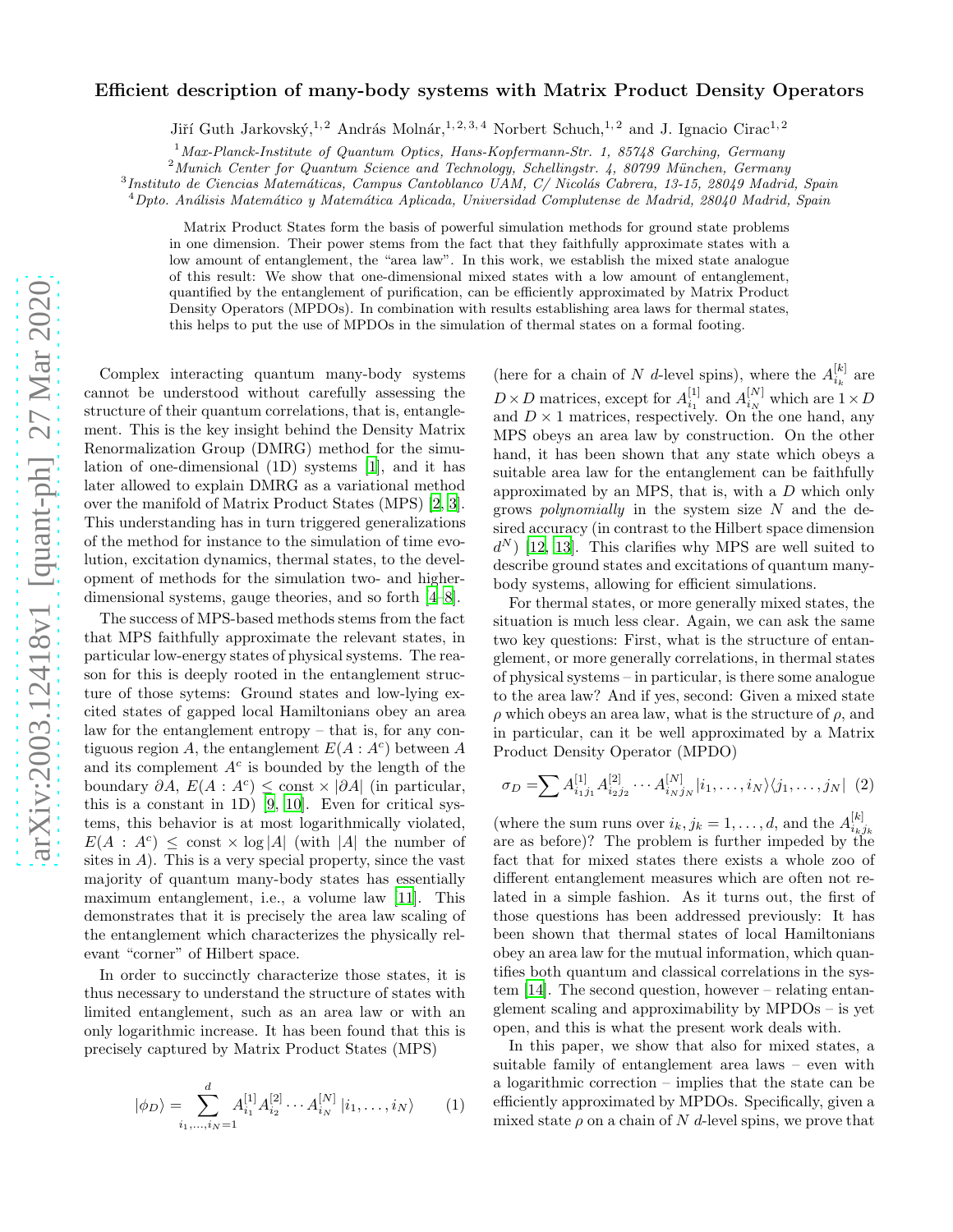if there exist constants  $c > 0$  and  $0 < \lambda < 1$  such that the  $\alpha$ -Rényi entanglement of purification  $E_{p,\alpha}$  (defined below) [\[15\]](#page-3-11) satisfies

<span id="page-1-5"></span>
$$
E_{p,\alpha}(A : A^c) \le c \log N \quad \text{for } \alpha = \frac{\lambda}{5 \log_2 N} , \qquad (3)
$$

then  $\rho$  can be efficiently approximated by an MPDO  $\sigma_D$ : As long as the bond dimension  $D$  scales polynomially,  $D = N^{\kappa}$  for any  $\kappa > \frac{2c}{1-\lambda}$ , the error  $\varepsilon := ||\rho - \sigma_D||_1$  in trace norm goes to zero super-polynomially in  $N$  (i.e., faster than any inverse polynomial) [\[16](#page-3-12)]. By using the trace norm – which exactly bounds the error in expectation values of arbitrary bounded observables (with largest eigenvalue 1) – we obtain a bound on the error incurred in arbitrary simulations of physical processes. This establishes that MPDOs are precisely the framework needed to faithfully describe mixed states which obey an entanglement area law of the form above.

The proof will on the one side follow the approach in the pure state case [\[12\]](#page-3-8). On the other side, we need to deviate from it at some key steps. The reason is that we require a good approximation in trace norm, which – unlike the 2-norm – does not induce a scalar product, which in turn is essential to build norm-preserving projections. At the same time, we cannot bound the 2-norm instead: The relative bound  $\|\rho\|_1 \leq \sqrt{\mathcal{D}} \|\rho\|_2$ , with  $\mathcal{D} = d^N$  the dimension of the total space, is tight (saturated by the maximally mixed state), that is, the trace norm can be exponentially larger in  $N$  than the 2-norm, breaking efficiency of the approximation.

We will use the conventional graphical calculus for MPS/MPDOs [\[4](#page-3-3)[–8](#page-3-4)], where a (mixed) many-body state is denoted as a box with legs (double legs denote ket+bra), Fig. [1a](#page-1-0), and an MPDO is expressed as a tensor network, where tensors are boxes, each leg denotes a tensor index, and connecting legs corresponds to contraction, Fig. [1b](#page-1-0).

Let us briefly sketch the proof strategy: First, we show that for any bipartition, a bound on the entanglement implies that the target state  $\rho$  can be well approximated by a low-rank decomposition across that cut. An area law thus implies that  $\rho$  has low-rank approximations across every cut. The crucial step will then be to merge these approximations. To start, we will show how to merge two approximations in such a way that  $(i)$  we still obtain a good approximation and  $(ii)$  the internal structure of the two states is preserved (specifically, existing lower-rank



<span id="page-1-0"></span>FIG. 1. (a) Tensor notation of density matrix  $\rho$ : Each pair of legs denotes the ket and bra index at one site. (b) Tensor network for MPDO, Eq. [\(2\)](#page-0-0). Legs denote indices, connected lines contraction (summation) of indices, corresponding to the matrix products in Eq. [\(2\)](#page-0-0).

approximations across other cuts), as this allows us to iterate the procedure. In a final step, we then show how to nest this merging procedure in such a way as to obtain a good MPDO approximation of the target state  $\rho$ .

We start by defining the  $\alpha$ -Rényi entanglement of purification  $E_{p,\alpha}(\rho_{AB})$  [\[15](#page-3-11)]. For a bipartite state  $\rho_{AB}$ , it is given by

$$
E_{p,\alpha}(\rho_{AB}) = \min_{|\psi\rangle} E_{\alpha}(|\psi\rangle) , \qquad (4)
$$

where the minimum is taken over all purifications  $|\psi\rangle_{AA'BB'}$  of  $\rho_{AB}$ , i.e.  $\text{tr}_{A'B'}|\psi\rangle\langle\psi| = \rho_{AB}$ , and  $E_{\alpha}(|\psi\rangle) = S_{\alpha}(\text{tr}_{BB'}|\psi\rangle\langle\psi|), \text{ with } S_{\alpha}(\rho) = \frac{1}{1-\alpha}\log(\text{tr}\rho^{\alpha}),$ the  $\alpha$ -Rényi entanglement entropy quantifying the pure state entanglement between  $AA'$  and  $BB'$ . For the remainder of this paper, we restrict to  $0 \leq \alpha \leq 1$ .

A key result from the pure state case [\[12](#page-3-8)] is that a small  $E_{\alpha}(|\psi\rangle)$  implies a rapid decay of the Schmidt coefficients, and thus, there exists a low-rank approximation to  $|\psi\rangle$ : Concretely, for any  $D_p$  there exists a  $|\chi_{D_p}\rangle = \sum_{i=1}^{D_p} |\chi_i^L\rangle_{AA'} |\chi_i^R\rangle_{BB'}$  such that

<span id="page-1-2"></span>
$$
\eta := 1 - |\langle \psi | \chi_{D_p} \rangle|^2 \le \left( \frac{(1 - \alpha) \, \exp[E_{p,\alpha}(\rho_{AB})]}{D_p} \right)^{\frac{1 - \alpha}{\alpha}} \tag{5}
$$

(and thus  $D_p$  scales as an inverse polynomial in the error  $\eta$ ). This is equivalent to

$$
\| |\psi\rangle\langle\psi| - |\chi_{D_p}\rangle\langle\chi_{D_p}||_1 \le 2\sqrt{1 - |\langle\psi|\chi_{D_p}\rangle|^2} = 2\sqrt{\eta} \tag{6}
$$

with  $\|\cdot\|_1$  the trace norm (i.e. the sum of the singular values) [\[17](#page-4-0)]. By tracing  $A'B'$ , and using the fact that tracing (as a completely positive trace preserving map) is contractive under the trace norm, we arrive at

<span id="page-1-1"></span>
$$
\delta := \|\rho_{AB} - \sigma_D\|_1 \le 2\sqrt{\eta} \tag{7}
$$

for some

<span id="page-1-3"></span>
$$
\sigma_D = \sum_{i,j=1}^{D_p} A_{ij} \otimes B_{ij} \tag{8}
$$

with rank  $D = D_p^2$  (where  $A_{ij} = \text{tr}_{A'} |\chi_i^L\rangle \langle \chi_j^L|$  and  $B_{ij} =$  $\text{tr}_{B'} |\chi_{i}^{R}\rangle\langle\chi_{j}^{R}|).$ 

Let us now turn towards a spin chain of length  $N$  whose state  $\rho$  obeys an area law, that is, there is an  $E_{\text{max}}^{\alpha}$  such that  $E_{p,\alpha}(\rho_{AB}) \leq E_{\text{max}}^{\alpha}$  for any bipartition  $A = 1, \ldots, L$ ,  $B = L + 1, \ldots, N$ . Combining Eqs. [\(7\)](#page-1-1) and [\(5\)](#page-1-2), we have that for each cut, there exists a rank  $D = D_p^2$  decomposition of the form [\(8\)](#page-1-3) with trace norm error

<span id="page-1-4"></span>
$$
\delta \le 2\sqrt{\eta} \le 2\left(\frac{(1-\alpha)\exp[E_{\max}^{\alpha}]}{D^{1/2}}\right)^{\frac{1-\alpha}{2\alpha}}.\tag{9}
$$

What remains to be seen is whether it is possible to merge these different low-rank approximations. However,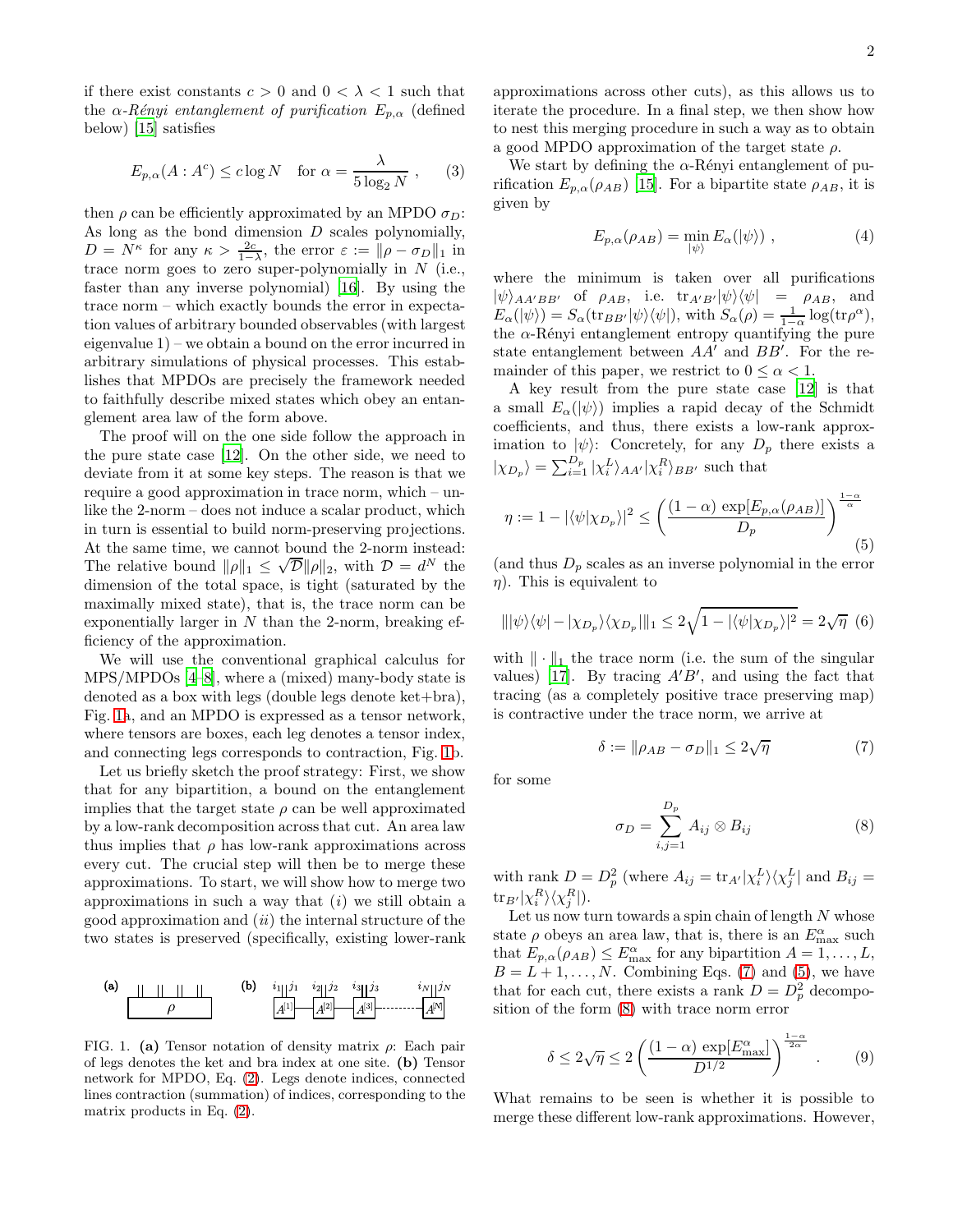(a) 
$$
\mathbf{H}
$$
  
\n $\mathbf{A} \mathbf{B}$   
\n $\mathbf{B}$   
\n $\mathbf{B}$   
\n $\mathbf{C}$   
\n $\mathbf{D}$   
\n $\mathbf{A}$   
\n $\mathbf{B}$   
\n $\mathbf{C}$   
\n $\mathbf{C}$   
\n $\mathbf{D}$   
\n $\mathbf{D}$   
\n $\mathbf{D}$   
\n $\mathbf{D}$   
\n $\mathbf{D}$   
\n $\mathbf{D}$   
\n $\mathbf{D}$   
\n $\mathbf{D}$   
\n $\mathbf{D}$   
\n $\mathbf{D}$   
\n $\mathbf{D}$   
\n $\mathbf{D}$   
\n $\mathbf{D}$   
\n $\mathbf{D}$   
\n $\mathbf{D}$   
\n $\mathbf{D}$   
\n $\mathbf{D}$   
\n $\mathbf{D}$   
\n $\mathbf{D}$   
\n $\mathbf{D}$   
\n $\mathbf{D}$   
\n $\mathbf{D}$   
\n $\mathbf{D}$   
\n $\mathbf{D}$   
\n $\mathbf{D}$   
\n $\mathbf{D}$   
\n $\mathbf{D}$   
\n $\mathbf{D}$   
\n $\mathbf{D}$   
\n $\mathbf{D}$   
\n $\mathbf{D}$   
\n $\mathbf{D}$   
\n $\mathbf{D}$   
\n $\mathbf{D}$   
\n $\mathbf{D}$   
\n $\mathbf{D}$   
\n $\mathbf{D}$   
\n $\mathbf{D}$   
\n $\mathbf{D}$   
\n $\mathbf{D}$   
\n $\mathbf{D}$   
\n $\mathbf{D}$   
\n $\mathbf{D}$   
\n $\mathbf{D}$   
\n $\mathbf{D}$   
\n $\mathbf{D}$   
\n $\mathbf{D}$   
\n $\mathbf{D}$   
\n $\$ 

<span id="page-2-1"></span>FIG. 2. (a) Merging two approximations with errors  $\delta_1$  and  $\delta_2$ yields an approximation with error  $(D+1)(\delta_1+\delta_2)$ . Here, the circular tensor denotes  $\sum_i c_{ik} \hat{A}'_i$ , cf. Eq. [\(13\)](#page-2-0). (b) Merging preserves existing cuts (i.e., local MPDO structure); here, we apply (a) to the first two sites vs. the rest.

at this point we can no longer use the purifications to resort to the pure state result, since the optimal purifications (minimizing  $E_{p,\alpha}$ ) for different cuts need not be related [\[18\]](#page-4-1). We thus require a different approach.

To start, consider a bipartite state  $\rho \equiv \rho_{AB}$  (obtained by blocking sites), a truncated approximation

<span id="page-2-2"></span>
$$
\sigma_1 = \sum_{i=1}^{D} A_i \otimes B_i , \quad ||\rho - \sigma_1|| \le \delta_1 , \qquad (10)
$$

and another approximation  $\sigma_2$ ,

$$
\|\rho - \sigma_2\| \le \delta_2 \;, \tag{11}
$$

obtained e.g. by truncating across a different cut. Let us now try to connect those two approximations. To this end, consider a (not necessarily orthogonal) projection  $P_1$  onto span $\{A_i\}, P_1(A_i) = A_i$ , which can be written as  $P_1(X) = \sum_{i=1}^{D} \hat{A}_i \text{tr}[(\hat{A}'_i)^{\dagger} X]$  for some basis  $\hat{A}_i = \sum c_{ik} A_k$  of span $\{A_i\}$  and some (dual) matrices  $\hat{A}'_i$ satisfying  $tr[(\hat{A}'_i)^{\dagger} \hat{A}_j] = \delta_{ij}$ .  $P_1$  can be naturally embedded into the full space as

<span id="page-2-3"></span>
$$
P_1(X) = \sum_{i=1}^{D} \hat{A}_i \otimes \text{tr}_A[(\hat{A}'_i \otimes \mathbb{1}_B)^{\dagger} X]. \quad (12)
$$

Now consider

<span id="page-2-0"></span>
$$
P_1(\sigma_2) = \sum_{i,k=1}^D c_{ik} A_k \otimes \text{tr}_A[(\hat{A}'_i \otimes \mathbb{1}_B)^{\dagger} \sigma_2], \qquad (13)
$$

see Fig. [2a](#page-2-1). First, it also has rank  $D$  across the cut; second, the left part is spanned by  $A_k$ , and thus inherits the structure of the left part of  $\sigma_1$ ; and third, the right part is obtained from  $\sigma_2$  by tracing its left part with  $(A_i')^{\dagger}$ , and thus inherits the structure of the right part of  $\sigma_2$ . In particular, if  $\sigma_1$  and  $\sigma_2$  have parts on the left and right, respectively, which are already in Matrix Product form, both of these are inherited by  $P_1(\sigma_2)$ , see Fig. [2b](#page-2-1). We can then iterate this scheme, starting from truncations at individual cuts, to obtain an MPDO approximation.

What is the approximation error of the merged truncation  $P_1(\sigma_2)$ ? Using  $P_1(\sigma_1) = \sigma_1$  from [\(10\)](#page-2-2), we have

$$
||P_1(\sigma_2) - \rho||_1 \le ||P_1(\sigma_2) - P_1(\sigma_1)||_1 + ||P_1(\sigma_1) - \rho||_1
$$
  
\n
$$
\le ||P_1(\sigma_2 - \sigma_1)||_1 + ||\sigma_1 - \rho||_1
$$
  
\n
$$
\le ||P_1(X)||_1 + \delta_1,
$$
\n(14)

with  $X := \sigma_2 - \sigma_1$ ,  $||X||_1 \leq \delta_1 + \delta_2$ . Starting from [\(12\)](#page-2-3), a series of elementary inequalities [\[19\]](#page-4-2) gives

<span id="page-2-5"></span><span id="page-2-4"></span>
$$
||P_1(X)||_1 \le \sum_{i=1}^D ||\hat{A}_i||_1 ||\hat{A}'_i||_{\infty} ||X||_1 . \tag{15}
$$

To keep  $||P_1(X)||_1$  small, we thus ideally want to choose  $\hat{A}_i$  and  $\hat{A}'_i$  such that  $\|\hat{A}_i\|_1 = \|\hat{A}'_i\|_{\infty} = 1$  (this is optimal as  $\delta_{ij} = \text{tr}[(\hat{A}'_i)^{\dagger} \hat{A}_j] \leq {\|\hat{A}_i\|_1 \|\hat{A}'_i\|_{\infty}}$ . It turns out that such  $\{\hat{A}_i\}$ ,  $\{\hat{A}'_i\}$  indeed exist, a standard result in functional analysis [\[20](#page-4-3)]: Choose a so-called Auerbach basis of the normed space  $\mathcal{A} = \text{span}\{A_i\}$  with norm  $\|\cdot\|_1$ , that is, a basis  $\{\hat{A}_i\}$  together with a set of linear functionals  $\hat{a}'_j : A \to \mathbb{C}$  such that  $\hat{a}'_j(\hat{A}_i) = \delta_{ij}$  and  $||\hat{A}_i|| = ||\hat{a}'_j|| = 1$ (such a basis always exists) and extend the bounded functional  $\hat{a}'_j$  to a bounded functional  $\text{tr}[(\hat{A}'_j)^{\dagger} \cdot], ||\hat{A}'_j||_{\infty} = 1$ , whose existence is guaranteed by the Hahn-Banach theorem.

By inserting these  $\{\hat{A}_i\}$ ,  $\{\hat{A}'_i\}$  in Eq. [\(15\)](#page-2-4), we arrive at  $||P_1(X)||_1 \leq D ||X||_1$ , which together with [\(14\)](#page-2-5) and  $||X||_1 \leq \delta_1 + \delta_2$  yields

<span id="page-2-6"></span>
$$
||P_1(\sigma_2) - \rho||_1 \le (D+1)\delta_1 + D\delta_2.
$$
 (16)

That is, we have merged the two approximations  $\sigma_1$  and  $\sigma_2$ , with new error as above; if both  $\delta_1, \delta_2 \leq \delta$ , the new error is at most  $(2D+1)\delta$ .

At this point, we can start concatenating truncations using [\(16\)](#page-2-6). However, we cannot do this sequentially as one would do for the 2-norm (where one can choose  $P_1$ 



<span id="page-2-7"></span>FIG. 3. Merging of cuts in a tree-like fashion. In each step, the number of cuts is doubled, and the error grows by a factor of  $(2D + 1)$ .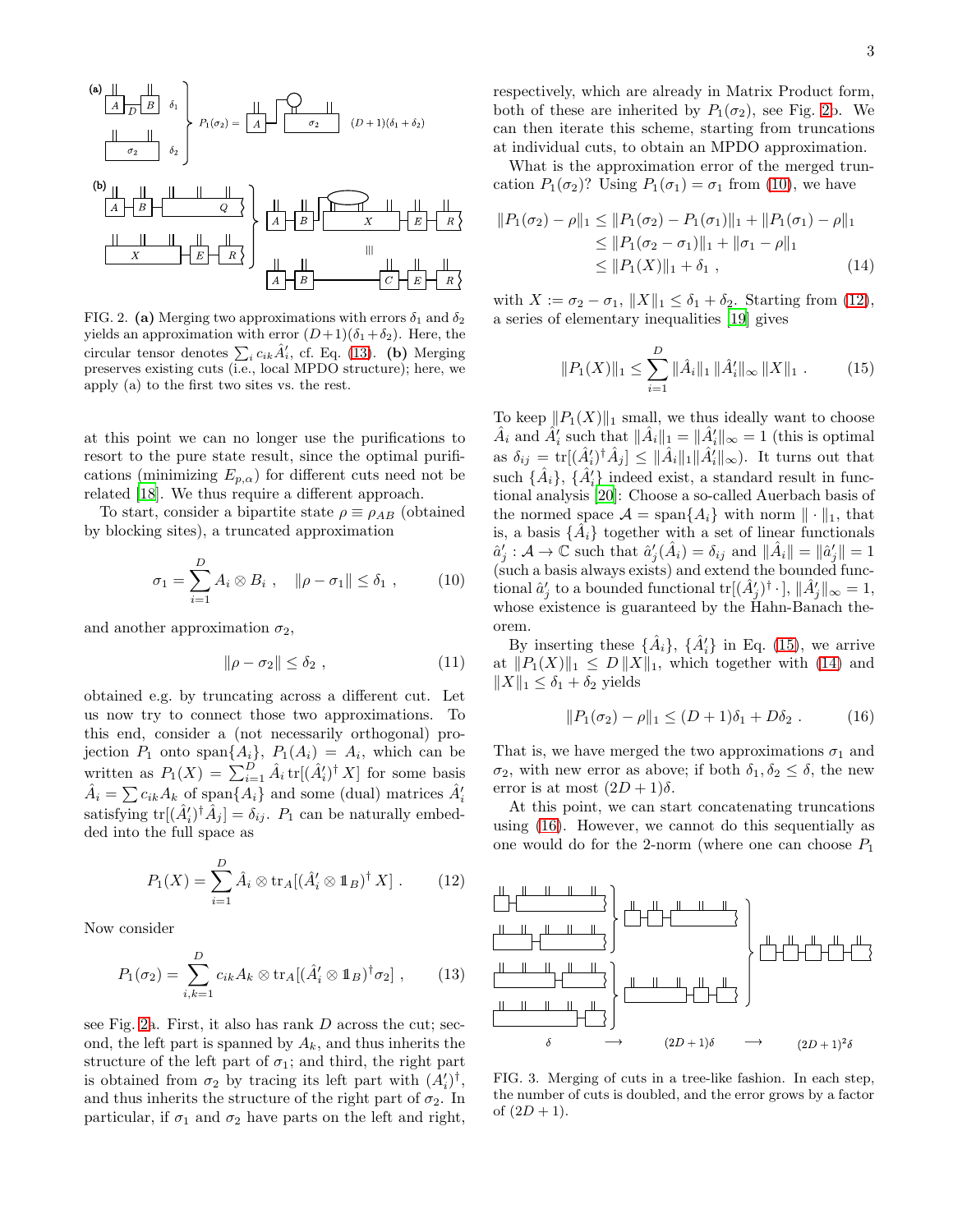the orthogonal projection for which  $||P_1(X)|| \leq ||X||;$ note that this yields an alternative proof for the result of Ref. [12\)](#page-3-8): The prefactor  $(2D + 1)$  would grow exponentially with the number of steps, rendering the bound useless. To overcome this issue, we choose a renormalizationlike procedure, where we concatenate the cuts in a treelike fashion, as illustrated in Fig. [3,](#page-2-7) using Eq. [\(16\)](#page-2-6) in each step. One can readily check that each step doubles the number of cuts and multiplies the error with  $(2D + 1);$ if the number of cuts is not a power of 2, we can start some branches of the tree later, or we can pad the spin chain with trivial (uncorrelated) spins. For a chain of length N, this scheme thus requires  $K = \lceil \log_2(N-1) \rceil \le$  $(\log_2 N) + 1$  steps, and thus incurs a total error of

<span id="page-3-13"></span>
$$
\varepsilon = (2D+1)^K \delta \le (2D+1)^{\log_2 N + 1} \delta . \tag{17}
$$

We are now at the point where we can combine our results: Combining Eqs. [\(9\)](#page-1-4) and [\(17\)](#page-3-13) yields

$$
\varepsilon \le 2(2D+1)^{\log_2 N + 1} \left( \frac{(1-\alpha)e^{E_{\max}^{\alpha}}}{D^{1/2}} \right)^{\frac{1-\alpha}{2\alpha}}. \quad (18)
$$

If we now – following Eq.  $(3)$  – choose

$$
\alpha = \frac{\lambda}{5 \log_2 N}, \ e^{E_{\text{max}}^{\alpha}} = N^c, \text{ and } D = N^{\kappa}, \qquad (19)
$$

with  $0 < \lambda < 1$ ,  $\kappa > \frac{2c}{1-\lambda}$ , we have [using  $1 - \alpha \leq 1$ ,  $\frac{1-\alpha}{2\alpha} \geq 2\log_2 N/\lambda$ ,  $2D + 1 < 3D$ , and  $N^c/D^{1/2} \leq 1$ 

$$
\varepsilon \le 2(3D)^{\log_2 N + 1} \left(\frac{N^c}{D^{1/2}}\right)^{\frac{2\log_2 N}{\lambda}} \tag{20}
$$

$$
\leq 6D \left(\frac{3N^{2c/\lambda}}{D^{1/\lambda - 1}}\right)^{\log_2 N} = 6N^{\kappa} \left(\frac{3}{N^{\Delta}}\right)^{\log_2 N} \to 0 \quad (21)
$$

with  $\Delta = \frac{1}{\lambda} (\kappa (1 - \lambda) - 2c) > 0$ , which thus goes to zero super-polynomially as  $N \to \infty$ . This completes the proof of our result.

In summary, in this work we have established when MPDOs can efficiently describe quantum many-body systems. We have derived conditions which a state  $\rho$  has to fulfill such that it can be approximated by an MPDO with a polynomial bond dimension. In particular, we have shown that for a sequence of density operators  $\rho$  on a spin chain of length  $N$ , an entanglement area law implies an efficient approximability of  $\rho$  by MPDOs. More concretely, we have considered a family of area law bounds for the Rényi entanglement of purification which limit the quantum correlations to grow at most logarithmically with the system size  $N$ ; in this setting, we have found that there exist MPDO approximations to  $\rho$  with a bond dimension which grows polynomially in the system size  $N$ , and for which the approximation error decreases faster than any inverse polynomial in  $N$ . This shows that MPDOs provide a faithful approximation to density operators which satisfy an area law, and are thus well suited

for the numerical simulation as well as analytical study of such systems.

Acknowledgements.—This work has received support from the European Union's Horizon 2020 program through the ERC StG WASCOSYS (No. 636201), the ERC CoG GAPS (No. 648913), and the ERC AdG QENOCOBA (No. 742102), from the DFG (German Research Foundation) under Germanys Excellence Strategy (EXC-2111 – 390814868), and through the Severo Ochoa project SEV-2015-0554 (MINECO).

- <span id="page-3-0"></span>[1] S. R. White, *Density matrix formulation for quantum renormalization groups*, Phys. Rev. Lett. 69, 2863 (1992).
- <span id="page-3-1"></span>[2] S. Östlund and S. Rommer, *Thermodynamic Limit of Density Matrix Renormalization*, [Phys. Rev. Lett.](https://doi.org/10.1103/PhysRevLett.75.3537) 75, 3537 (1995).
- <span id="page-3-2"></span>[3] F. Verstraete, D. Porras, and J. I. Cirac, *DMRG and periodic boundary conditions: a quantum information perspective*, Phys. Rev. Lett. 93, 227205 (2004), [cond-mat/0404706.](https://arxiv.org/abs/cond-mat/0404706)
- <span id="page-3-3"></span>[4] J. I. Cirac and F. Verstraete, *Renormalization and tensor product states in spin chains and lattices*, 42[, 504004 \(2009\),](https://doi.org/10.1088/1751-8113/42/50/504004) [arXiv:0910.1130.](https://arxiv.org/abs/arXiv:0910.1130)
- [5] U. Schollw¨ock, *The density-matrix renormalization group in the age of matrix product states*, [Ann. Phys.](https://doi.org/10.1016/j.aop.2010.09.012) 326, 96 (2011), [arXiv:1008.3477.](https://arxiv.org/abs/arXiv:1008.3477)
- [6] N. Schuch, *Condensed Matter Applications of Entanglement Theory*, [arXiv:1306.5551.](https://arxiv.org/abs/arXiv:1306.5551)
- [7] R. Orus, *A Practical Introduction to Tensor Networks: Matrix Product States and Projected Entangled Pair States*, Ann. Phys. 349, 117 (2014), [arXiv:1306.2164.](https://arxiv.org/abs/arXiv:1306.2164)
- <span id="page-3-4"></span>[8] J. C. Bridgeman and C. T. Chubb, *Hand-waving and Interpretive Dance: An Introductory Course on Tensor Networks*, [J. Phys. A: Math. Theor.](https://doi.org/10.1088/1751-8121/aa6dc3) 50, 223001 (2017), [arXiv:1603.03039.](https://arxiv.org/abs/arXiv:1603.03039)
- <span id="page-3-5"></span>[9] M. Hastings, *An Area Law for One Dimensional Quantum Systems*, J. Stat. Mech. , P08024 (2007), [arXiv:0705.2024.](https://arxiv.org/abs/arXiv:0705.2024)
- <span id="page-3-6"></span>[10] I. Arad, Z. Landau, U. Vazirani, and T. Vidick, *Rigorous RG Algorithms and Area Laws for Low Energy Eigenstates in 1D*, Commun. Math. Phys. 356, 65 (2017), [arXiv:1602.08828.](https://arxiv.org/abs/arXiv:1602.08828)
- <span id="page-3-7"></span>[11] P. Hayden, D. Leung, P. W. Shor, and A. Winter, *Aspects of generic entanglement*, Commun. Math. Phys. 250, 371 (2004), [quant-ph/0307104.](https://arxiv.org/abs/quant-ph/0307104)
- <span id="page-3-8"></span>[12] F. Verstraete and J. I. Cirac, *Matrix product states represent ground states faithfully*, Phys. Rev. B 73, 094423 (2006), [cond-mat/0505140.](https://arxiv.org/abs/cond-mat/0505140)
- <span id="page-3-9"></span>[13] N. Schuch, M. M. Wolf, F. Verstraete, and J. I. Cirac, *Entropy scaling and simulability by Matrix Product States*, Phys. Rev. Lett. 100, 30504 (2008), [arXiv:0705.0292.](https://arxiv.org/abs/arXiv:0705.0292)
- <span id="page-3-10"></span>[14] M. M. Wolf, F. Verstraete, M. B. Hastings, and J. I. Cirac, *Area laws in quantum systems: mutual information and correlations*, Phys. Rev. Lett. 100, 070502 (2008), [arXiv.org:0704.3906.](https://arxiv.org/abs/arXiv.org:0704.3906)
- <span id="page-3-11"></span>[15] B. M. Terhal, M. Horodecki, D. W. Leung, and D. P. DiVincenzo, *The entanglement of purification*, [J. Math. Phys.](https://doi.org/10.1063/1.1498001) 43, 4286 (2002), [quant-ph/0202044.](https://arxiv.org/abs/quant-ph/0202044)
- <span id="page-3-12"></span>[16] Note that due to the monotonicity of the  $\alpha$ -Rényi entropy